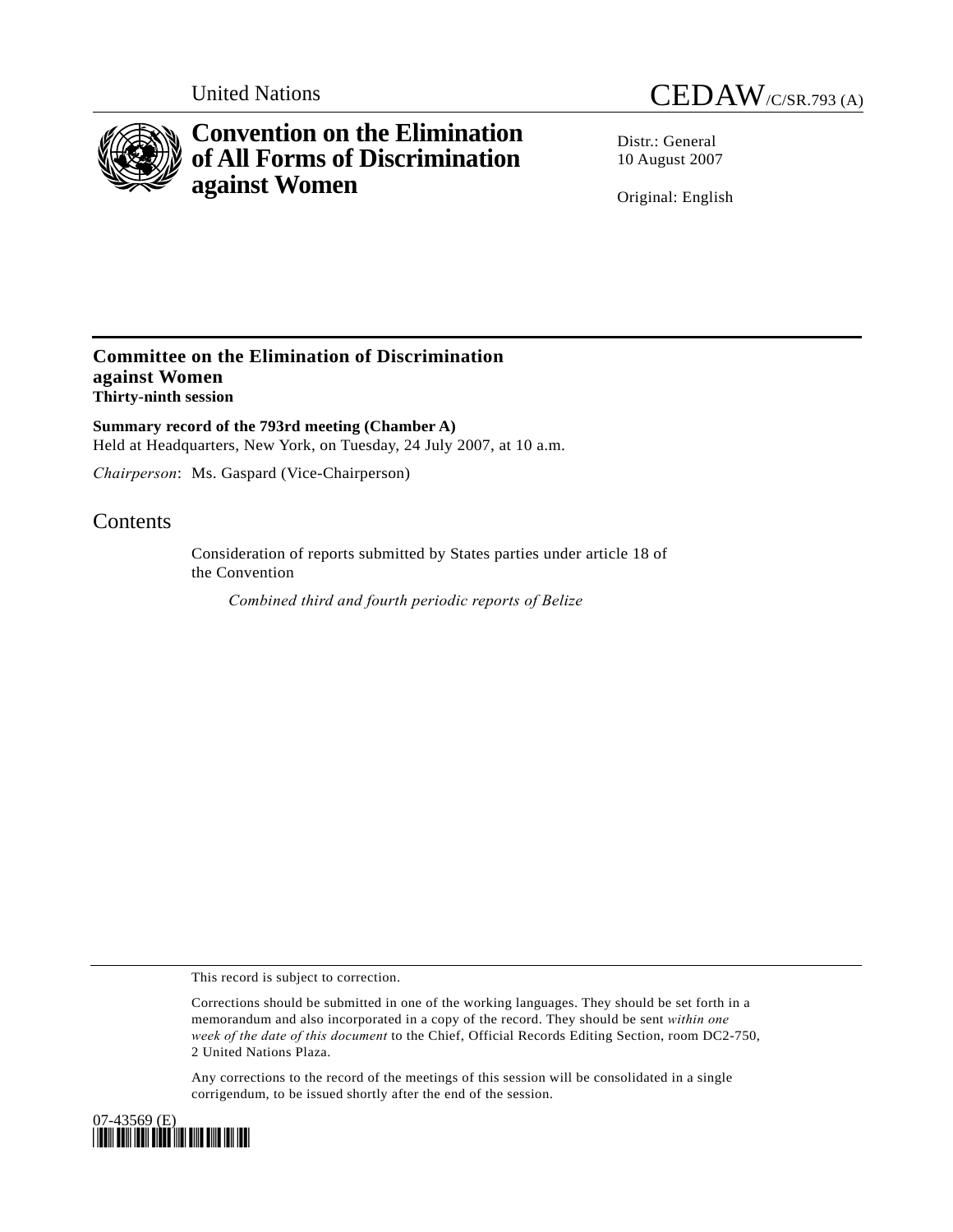*In the absence of Ms. Šimonović, Ms. Gaspard, Vice-Chairperson, took the Chair.* 

*The meeting was called to order at 10.10 a.m.* 

#### **Consideration of reports submitted by States parties under article 18 of the Convention**

 *Combined third and fourth periodic reports of Belize* (CEDAW/C/BLZ/3-4; CEDAW/C/BLZ/Q/4 and Add.1)

1. *At the invitation of the Chairperson, the members of the delegation of Belize took places at the Committee table.*

2. **Ms. Flores** (Belize), introducing the State party's reports, noted that the percentage of female-headed households had decreased to 28.8 per cent and that female unemployment had also seen a decrease, although it was still double that of men. The National Gender Policy sought to identify inequalities and to suggest corrective actions. The critical areas identified were: health; wealth and employment generation; violence; education and skills training; power and decision-making. It was the responsibility of the National Women's Commission to ensure that the commitments in the policy were implemented.

3. The Sexual and Reproductive Health Policy focused on interventions to protect and promote sexual and reproductive health and rights and outlined strategies to improve women's access to reproductive health services.

4. The Government was trying to increase public awareness of the link between HIV/AIDS and domestic violence. The number of women who were HIVpositive was increasing rapidly and the age group reporting most domestic violence (ages 20-49) was also that most infected with HIV/AIDS. A National AIDS Commission had been established to coordinate activities, and an aggressive public awareness campaign was being implemented. A persistent challenge was the issue of poverty and women's dependency on men, which made them unable to negotiate safe sex. It had therefore become imperative to continue to address the economic empowerment of women alongside HIV/AIDS and violence. Domestic violence had been incorporated into the police training curriculum and all major police stations countrywide now had domestic violence units. Social workers and community leaders had also been trained in the

dynamics of family violence and basic intervention techniques.

5. Belize's education system depended upon active cooperation between Government and the Church, but that arrangement had posed some major challenges in relation to gender equality. For example, the practice of terminating the employment of unmarried pregnant teachers had only been addressed in the last three years. A manual on gender and self-esteem had been developed for primary schoolteachers, to enable them to contribute to changing the attitudes and expectations of boys and girls, and a Gender Integration Safe School Programme, covering such issues as gender sensitization, domestic violence, sexual harassment, self-esteem and HIV/AIDS, was being implemented countrywide.

6. In the interests of women's empowerment, the Criminal Code had been amended to provide for the offence of marital rape, to rationalize the penalties for sexual relations with a female child and to provide mandatory life imprisonment for habitual sex offenders. Common-law unions of at least five years' duration were now recognized for purposes of inheritance and property rights. Belize had also passed a Trafficking in Persons (Prohibition) Act that gave effect to the United Nations Protocol on the subject and an anti-trafficking in persons committee had been mandated to ensure implementation of the act. Women and girls being trafficked were now regarded as victims, rather than as offenders.

7. In 2005, the Women's Department had spearheaded a review of the Domestic Violence Act and had interviewed many persons, ranging from Government officials, magistrates and police officers to victims and perpetrators of domestic violence, gathering statistical information from various ministries along the way. The new domestic violence bill 2007, shortly to be tabled in Cabinet preparatory to being presented to the House of Representatives.

8. Also, in response to the review of the Act, a multi-sectoral committee had been established to develop a new national plan of action to address gender-based violence. An integrated approach to the issue was being developed that included law enforcement, health, the judicial system, education, housing, and community advocacy.

9. The Women's Department worked with the family court, the police and Haven House, a shelter for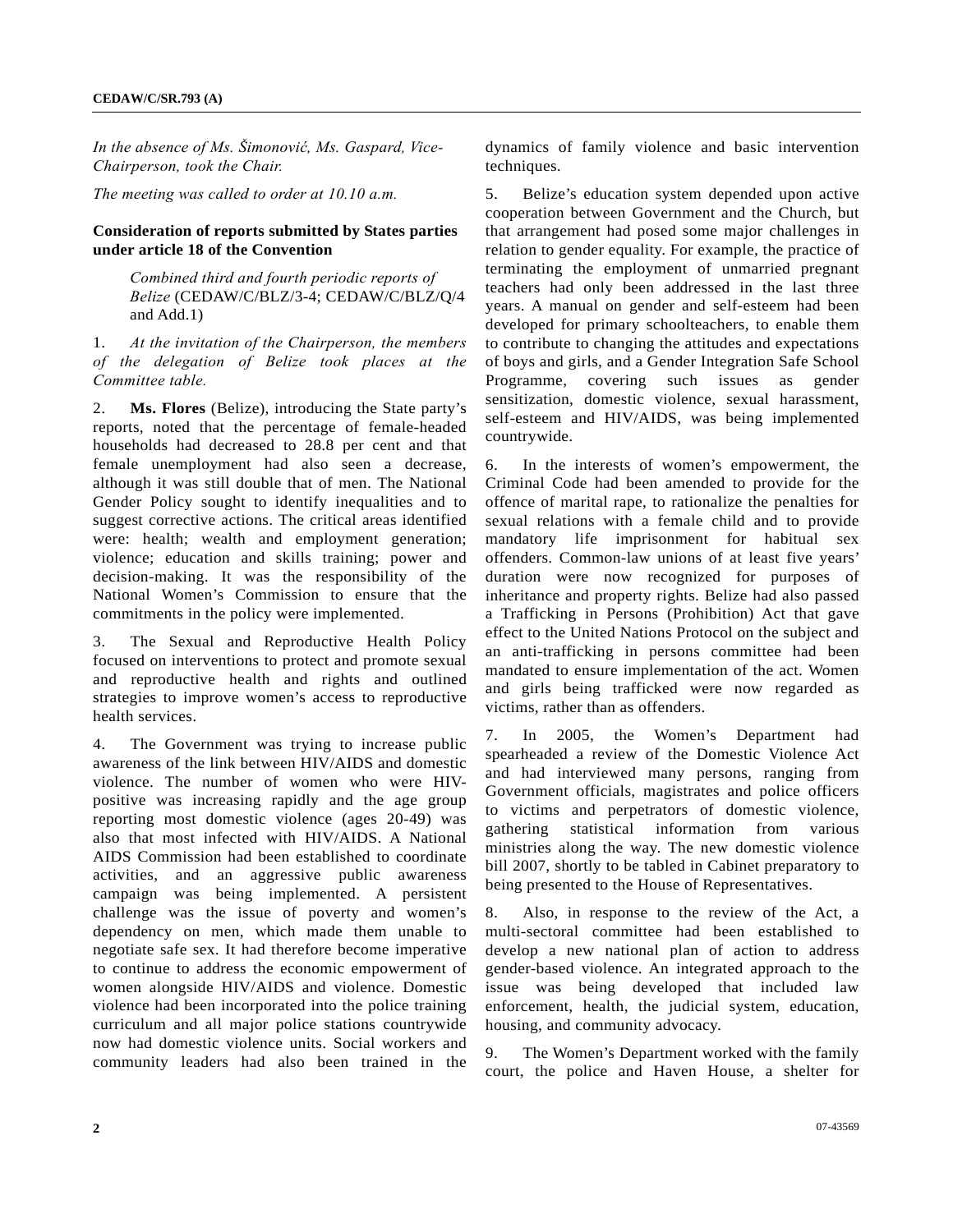battered women, and provided support services for victims. Steps were being taken to upgrade the shelter's facilities, and partnerships with UNIFEM, PAHO/WHO, UNFPA, CIDA, and the Global Fund provided funding and technical support.

10. The Women's Department and other relevant bodies had lobbied on behalf of female soldiers and, in July 2005, the Cabinet had stipulated that disciplinary action taken against soldiers because they became pregnant was discriminatory and should be discontinued. The Cabinet had also agreed to amend the Labour Act and related regulations, to provide for 14 weeks maternity leave for female public officers, and to ratify the revised ILO Convention No. 183 on maternity protection, and had directed that existing legislation should be amended so as to raise the age of criminal responsibility from 9 to 12 and to raise the age of marriage (with the consent of the parents) from 14 to 16 years.

11. Much remained to be done to attain equality and equity in Belize and to provide women with full access to justice. Traditional attitudes and expectations of society continued to pose challenges. Once an abused woman left a shelter she was often unable to support herself and her children financially; it was therefore necessary to establish structures by which such women could secure housing, jobs, school placement for their children, day care, and counselling. The threatening or pressuring of victims of violence in order to force retraction of complaints as well as the arbitrary prosecution and punishment of victims continued to be major issues.

12. The Women's Department continued to advocate for the involvement of men in the promotion of gender equality and to emphasize the need for men to contribute to change. Sustainable gains for women could not be achieved when women were addressed in isolation from the rest of the society, especially from the men who were their partners.

#### *Articles 1 to 6*

13. **Ms. Shin**, while commending the Government for ratifying the Optional Protocol to the Convention, said that she found it regrettable that it had opted out of the inquiry procedure and would not allow the Committee to investigate grave or systematic violations. Most countries that had ratified the Optional Protocol had recognized the Committee's competence to make such

investigations; if a country was confident that no such violations were occurring, then it had no need to opt out of the procedure. She called on Belize to withdraw the declaration under which it had opted out.

14. She asked how much effort had gone recently into publicizing the Convention and the Optional Protocol, noting that it was very important that women in Belize, as well as men, should know about such instruments, so that they could claim the rights guaranteed to them in the national constitution and laws.

15. Finally, she called on Belize to support the proposal to amend article 20, paragraph 1, of the Convention, which at present imposed unrealistic limits on the number of days that the Committee could meet in any one year, and to submit its reports in a timely fashion, as a sign of its commitment to the Convention.

16. **Ms. Maiolo**, noting that the majority of abused women remained with their partners, asked why that was so, and whether better advice could not be given to women in abusive situations. She also asked how long the delegation thought it would be before the new Domestic Violence Act improved the situation.

17. **Ms. Neubauer** noted that much remained to be done in Belize in order to achieve true de jure and de facto equality of men and women. She asked for a clearer explanation of the mandate and tasks of the Women's Department by comparison with those vested in the National Women's Commission, and for concrete information on the human resources of the Women's Department, in particular the number of staff by comparison with the total staff of the Ministry.

18. Noting that Belize had a wide variety of genderrelated policies, programmes, action plans and strategies, she asked whether there had been a proper assessment of the effectiveness of the results achieved so far and their value in promoting gender equality. She wondered whether there was any particular body with responsibility for gender equality in the national parliament, and if not, whether there were any plans to set up such a parliamentary structure.

19. **Ms. Chutikul** asked how the National Women's Commission monitored the implementation of the Convention and the effectiveness of the major laws on women's rights and of the National Gender Policy. The State party should indicate whether the Commission's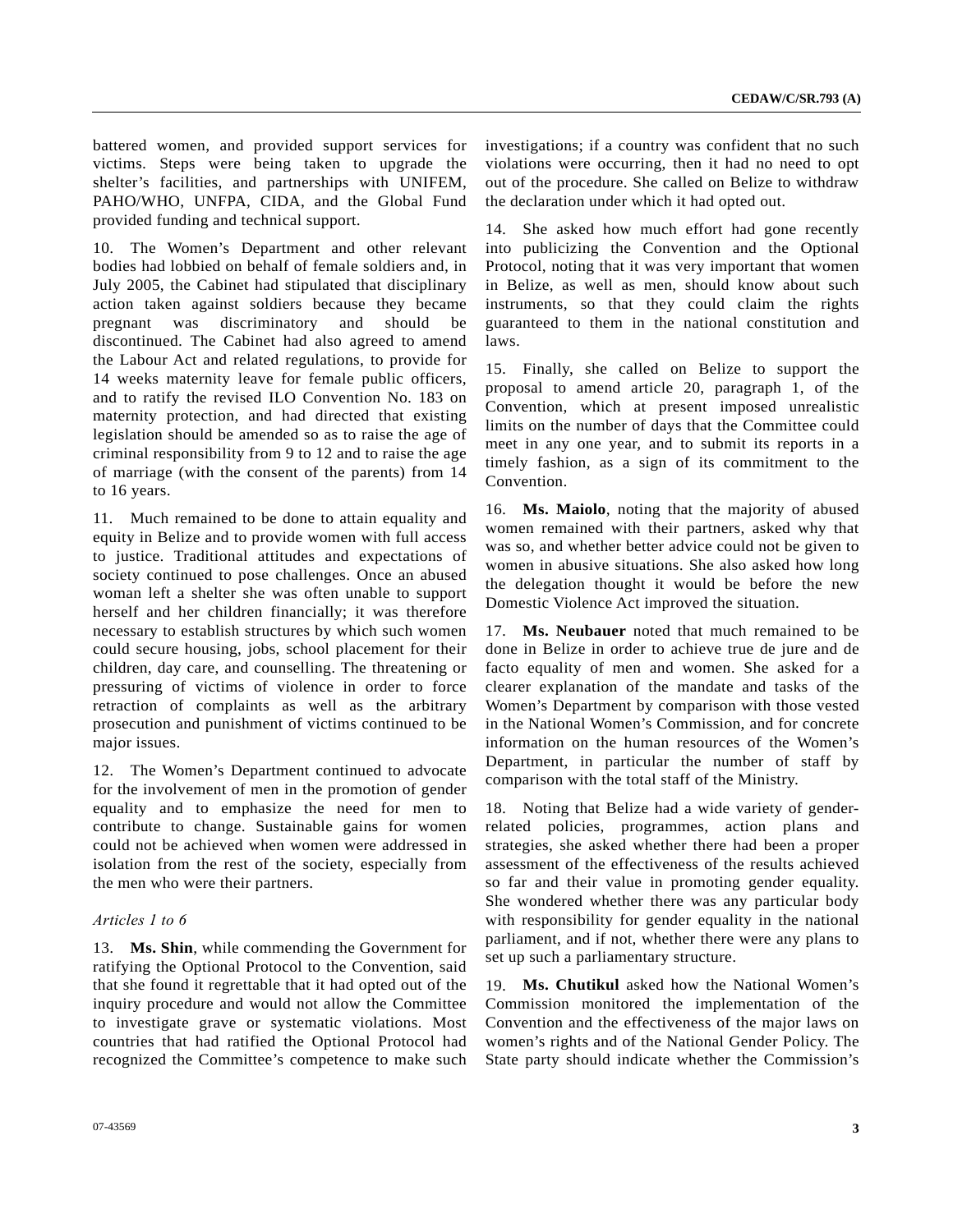members themselves participated in monitoring or whether there was a task force or a secretariat responsible for such work. She also wished to know what indicators were used for monitoring purposes, what monitoring activities had been carried out to date, and whether adequate financial resources were allocated to those activities.

20. She requested details of the differences or similarities between the Women's Agenda 2003-2008 and the National Gender Policy. The latter appeared to have no time frame or clear targets. Noting that the National Women's Commission was responsible for implementation of the National Gender Policy, she asked which body was responsible for implementation of the Women's Agenda. She also wished to know what linkages existed between the National Women's Commission and the Women's Department and whether each body had structures at the local level serving the needs of the country's multi-ethnic and multilingual rural population.

21. She asked whether the definition of trafficking contained in the Trafficking in Persons (Prohibition) Act was the same as the definition in the Protocol to Prevent, Suppress and Punish Trafficking in Persons, Especially Women and Children, supplementing the United Nations Convention against Transnational Organized Crime. If not, the State party should indicate what the differences were. She also wished to know whether the Act provided for specific protection measures for women and children and the punishment of officials involved in trafficking. She requested more information about the anti-trafficking committee, in particular who chaired it, whether its members included representatives of different ministries and to whom it reported.

22. She wished to know whether the expansion of tourism in Belize was leading to an increase in the exploitation of prostitution, and in particular whether young girls were being coerced into that trade. The State party should also indicate which ministry was responsible for ensuring that tourist services, including entertainment establishments, were aware of the potential risk of exploitation of young girls and women and that they adhered to a code of conduct in that regard. In that regard, she encouraged the State party to consider ratifying International Labour Organization Convention 182 on the worst forms of child labour if it had not already done so.

23. **The Chairperson**, speaking as a member of the Committee, said that inequality between women and men was an acknowledged obstacle to development. Belize must therefore give its national machinery for the advancement of women the authority to ensure the mainstreaming of gender into all public policies. The national machinery must also be granted permanent status so that it would not be affected by political changes in the country, and its staff must receive training in gender issues. The machinery must also have the capacity for exchange with other countries with a view to integrating best practices into its work. The Government and Parliament should engage in ongoing dialogue with NGOs. In addition, given that Belize had a large rural population, the national machinery should have focal points not only in all ministries but also in local communities. She requested more information on the status of the national machinery for women and what means it had at its disposal to promote equality, especially in rural areas.

24. **Ms. Patten** expressed surprise that the Political Reform Commission had recommended in 2000 that no quota system should be established for the appointment of women to public bodies, since the State party's report indicated that the Government had made a commitment in 1998 to appoint women to at least 30 per cent of leadership positions in the public service and other statutory bodies (para. 77). She requested information about the mandate and composition of the Political Reform Commission, in particular who was responsible for appointing its members, whether there was a gender balance among them, and whether it was a permanent body. She also wished to know how the National Women's Commission regarded the issue of temporary special measures, given that it was responsible for implementing the National Gender Policy in priority areas. Noting the concerns expressed by the Political Reform Commission about the constitutionality of measures such as quota systems, she urged the State party to draw the Commission's attention to the Committee's general recommendation No. 25, which expanded on the idea that temporary special measures were not to be considered discriminatory and were to be discontinued when the objectives of equality had been achieved.

25. Noting that women were underrepresented in political and public life, and that the achievements of girls and women in education were not translated into the field of employment, she said that temporary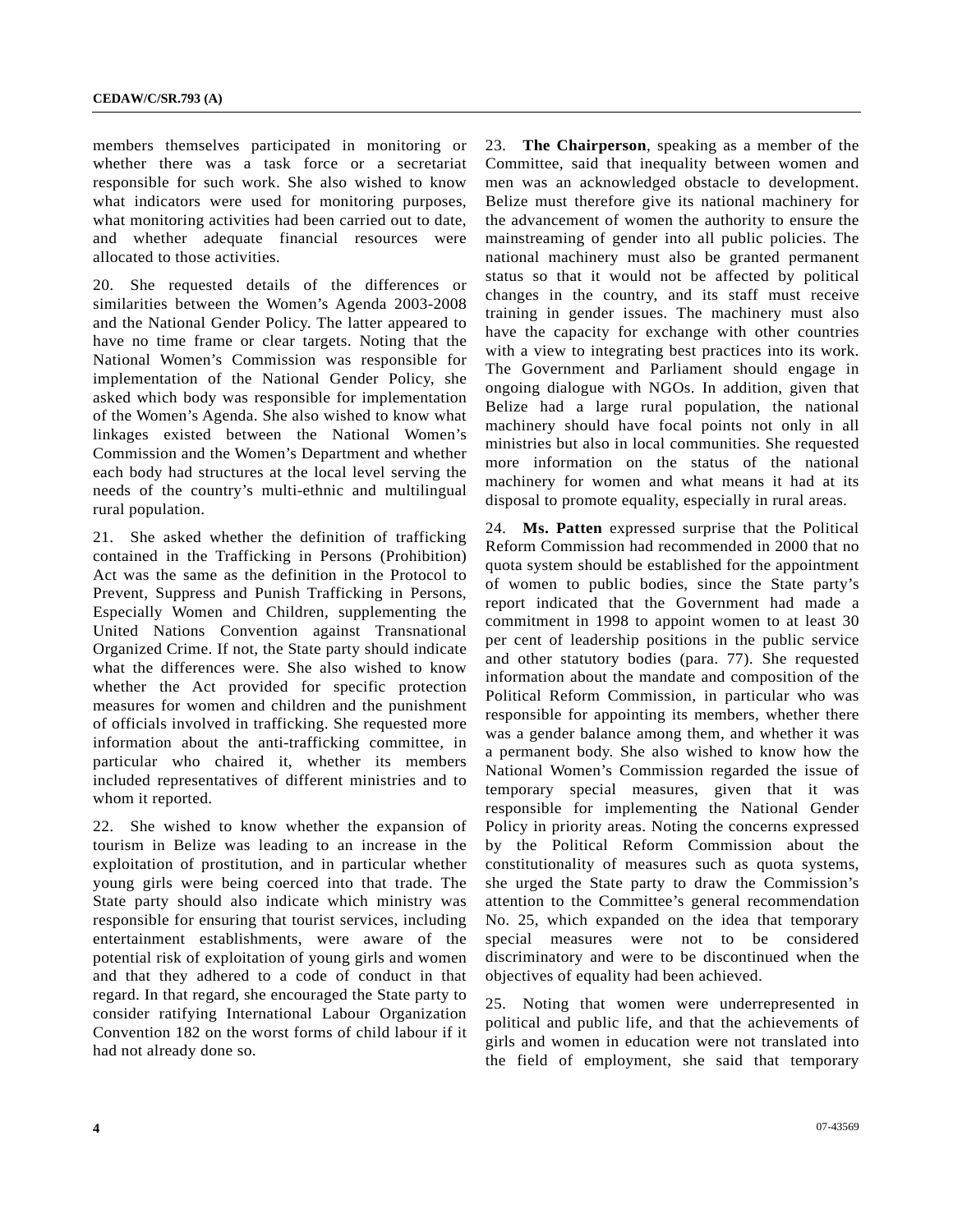special measures should be introduced in the fields of education, the economy, politics and employment.

26. **Ms. Fonseca** (Belize) said that efforts were under way, spearheaded by the Women's Department and the National Women's Commission, to raise public awareness of the Optional Protocol. Specific training had been offered to women development officers and members of the National Women's Commission and the National Gender-based Violence Committee. The Gender Integration Safe School Programme had also helped raise awareness of the Optional Protocol. Efforts were also being made to raise awareness in the private sector and among community- and faith-based organizations and NGOs.

27. **Ms. Zetina** (Belize) said that the definition of trafficking in the Trafficking in Persons (Prohibition) Act was taken from the United Nations protocol on the subject. Indeed, the Act gave effect to the Protocol and established special protection measures for women and children that were drawn directly from it. The strategic plan to combat trafficking in persons focused on prevention, protection and prosecution.

28. The anti-trafficking committee was a multidisciplinary body composed of representatives of key Government ministries and agencies and various NGOs. The committee was undertaking activities to raise awareness of the problem of sexual exploitation in relation to tourism. In addition, a consultancy firm was reviewing the Government's response to the issue of trafficking, which would lead to the development of operating procedures for all entities involved in addressing trafficking in persons, especially women and children. Awareness campaigns on trafficking were conducted in both English and Spanish, since there was a possibility of women being trafficked to Belize from neighbouring Central American countries.

29. The Political Reform Commission was appointed by the Government. The Women's Issues Network was represented on the Commission and had expressed concern about the Commission's failure to back the introduction of temporary special measures. Further efforts were needed in order to ensure that the Commission's recommendation in that regard was reconsidered. Her delegation would welcome suggestions on how best to achieve the introduction of temporary special measures.

30. **Ms. Fonseca** (Belize) said that women victims of violence were not advised to return to their violent

partners. However, for various reasons, such as rejection by their families, women often felt they had no alternative but to remain in abusive relationships. Through cooperation with Haven House, a shelter for battered women, and with funding from the private sector and faith-based organizations, two transitional homes for women victims of violence had been established in the past year and another was being built.

31. The committee on gender-based violence, which comprised a number of key stakeholders, had elaborated a national plan of action to address genderbased violence. One of the main aims of the plan was to ensure the provision of appropriate support services for women victims of violence. Action was also being taken to provide such women with jobs and with the childcare necessary to enable them to work.

32. The National Women's Commission had played an integral role, together with the Women's Department and partner agencies, in advocating for the repeal of the Domestic Violence Act 1992. The Domestic Violence Bill 2007 was due to be enacted in the coming weeks.

33. With regard to gender mainstreaming, a Gender Integration Committee had been set up, with members drawn from the Government, NGOs, the private sector and community- and faith-based organizations. Gender focal points had also been appointed, and a handbook had been produced outlining their role and responsibilities. In addition, although the Women's Department had only 11 staff members, it worked closely with international partners, and received volunteers on an ongoing basis from a number of sources. Members of the Cabinet had also been provided with training on the importance of mainstreaming gender into all programmes and policies and the national budget.

34. **Ms. Zetina** (Belize) said that efforts were under way to develop a system of indicators for monitoring the implementation of the Convention and of other relevant international instruments such as the Convention on the Rights of the Child. The Government recognized the need to improve the collection of data, in particular gender-disaggregated data.

35. The National Women's Commission was an advisory body, while the Women's Department was an implementing body. The latter worked alongside the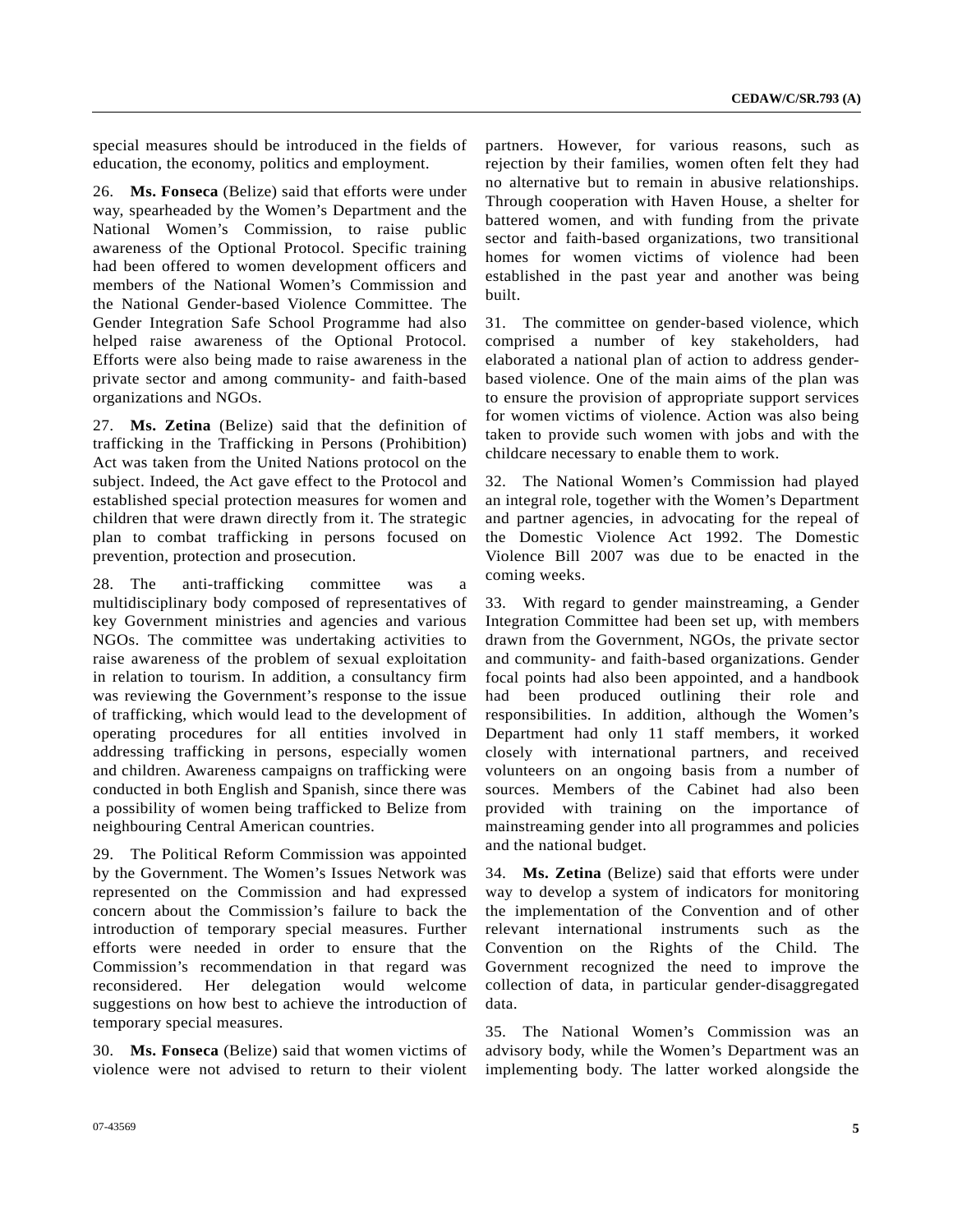Community Rehabilitation Department and the Human Services Department within the Ministry of Human Development.

36. The resources allocated to the Women's Department had been increasing gradually since the early 1990s, when Belize had ratified the Convention. However, the Government recognized that more resources were needed. Efforts were being made to involve international partners in that regard.

37. The members of the National Women's Commission represented all the districts of Belize, while the Women's Department had an officer in every district. The Women's Department worked in coordination with other governmental and non-governmental agencies to carry out its mandate, but recognized the need for improvement in terms of outreach activities. Its plan of work for the current year included various programmes focusing on rural communities.

38. The Women's Agenda had been drawn up by the present Government and represented its commitment to improve the situation of women in Belize. Its implementation was monitored by the Women's Department and by the United Women's Group, the women's arm of the ruling party. The National Gender Policy had no time frame because it was a guiding document for the development of programmes and policies. However, at some point in the future, progress made under the Policy would be evaluated.

39. **Ms. Fonseca** (Belize) said that the introduction of the annual Women's Summit had encouraged women to become more involved in discussions of political issues and had also provided them with an opportunity for dialogue with women delegates from the United States of America. In addition, a recent political forum had brought together women from all the political parties, boosting camaraderie among them and resulting in the adoption of recommendations on various political issues.

40. Although women's participation in public and political life had not yet reached the desired levels, most of the current chief executive officers in Government ministries were female, and there were two women in the Supreme Court. In addition, Belize now had its first female Minister of Foreign Affairs.

41. **Ms. Coye-Felson** (Belize) said that the question of accepting the amendment to article 20, paragraph 1, of the Convention, would be given active consideration. There were currently no plans to review the declaration on the Optional Protocol, but her delegation noted the Committee's concern in that regard. The Women's Department was currently pursuing the issue of temporary special measures. In that regard, her delegation noted the Committee's remarks on general recommendation No. 25. Lastly, her delegation was not currently in a position to provide information on ILO Convention 182.

42. **Ms. Shin** asked whether a single women's development officer in each of the six administrative districts of Belize, with populations ranging from 30,000 to 70,000, was sufficient to handle the numerous agenda issues for that district, and suggested that the institutional framework needed to be strengthened.

43. With regard to domestic violence, she noted that Belize was still relying heavily on assistance from developed countries and United Nations agencies in the area of legal reform, and asked whether that assistance was contracted on an annual or longer-term basis, in view of the need for sustained effort in implementing the programmes and policies outlined in the report. In the light of the need for regular monitoring and evaluation of efforts to combat domestic violence, she asked what structures the Government had in place to do so — such as sanctions against police officers who failed to investigate domestic-violence calls, incentives for officers who responded promptly, and channels to enable women to file complaints about tardy or non-existent police response.

44. **Ms. Begum** commended Belize for its remarkable achievement in reducing unemployment among young women over the past four years. Citing information in the report to the effect that Belize was a destination country for trafficking from neighbouring Central American countries, and that most sex workers in Belize were undocumented economic migrants from those countries who were employed in bars and hotels, she asked whether any bar or hotel owners had been prosecuted for running commercial sex businesses involving such migrants. She would welcome statistics on the number of adolescent girls forced into the clandestine sex trade in Belize, the impact of tourism on commercial sex work in the country, the prevalence of HIV/AIDS among migrant women engaged in the sex trade — given the fact that Belize had the highest prevalence of HIV/AIDS in Central America — and the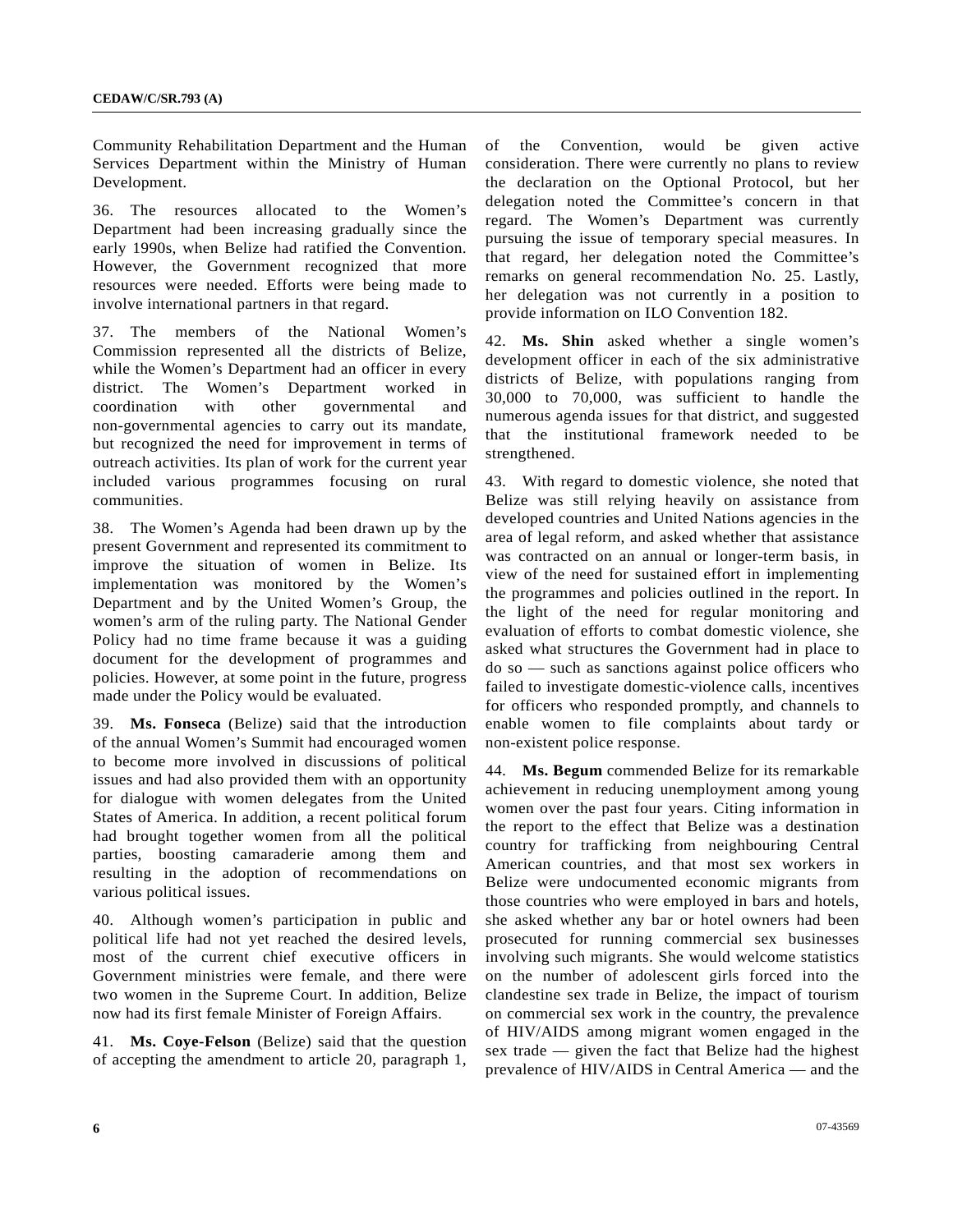services, if any, available to victims of trafficking, assuming they were allowed, as a matter of policy, to stay in the country. Finally, she wondered whether there were any bilateral or regional agreements with other Central American or Caribbean countries to combat human trafficking.

45. **Ms. Patten** asked why victims of domestic violence were being prosecuted and to what extent would their situation be redressed by the new bill? She asked for information on new protective and support services to be provided to victims of domestic violence, and for further details, such as capacity and availability of counselling services, regarding Haven House, the one refuge for such victims that currently existed. She wondered what system of legal aid was in place to ensure that women had access to justice, whether there was gender-sensitive training for the judiciary and law-enforcement officials, what services were available for women in isolated communities and rural areas, what rehabilitation programmes were in place to treat perpetrators of domestic violence and whether the new legislation provided for civil remedies, such as protection or restraining orders requiring the perpetrator to leave the conjugal house. Lastly, she called for improvement in the collection of data on the incidence of violence against women.

46. **Ms. Fonseca** (Belize) emphasized that while there was only one Women's Development Officer in each district, that person worked closely with all the other representatives of the Ministry in that district office, as well as with the police and Family Court authorities. A Domestic Violence Committee had been put in place in each district; it met periodically to discuss and act on cases that arose. Moreover, all the officers in the district office underwent the same training, and so were capable of standing in for each other if needed. Her department had recently requested the placement of a Rural Development Officer alongside the Women's Development Officer in each district.

47. Her Ministry was aware of its heavy reliance on international assistance, but was endeavouring to ensure that programmes were funded on a continuous basis, and had met with great success in that regard over the past three years. The mode of the cooperation very much depended on the partner organization and the agreement signed with it. While regular planning and evaluation remained an area of weakness, the International Development Bank had recently expressed an interest in providing funding in that regard.

48. With regard to avenues of recourse available to women in case of inadequate police response to domestic violence, she said that a free 24-hour telephone hot line had recently been set up to provide direct access to the Domestic Violence Unit. The Women's Department and the Women's Issues Network continued to act as channels for women's complaints regarding the police, but in the light of the high turnover of police personnel, there was still a need for continuous training of police officers.

49. The new Domestic Violence Act expanded the definition of domestic violence beyond purely physical abuse to include emotional, verbal, and financial abuse, applied also to persons involved in "visiting relationships" and provided for sanctions when a police officer failed to respond. It also strengthened the powers of the Women's Development Officers and the police, made counselling mandatory and made the Family Court, the Women's Department and the Police Department responsible for ensuring that such counselling took place, and expanded the powers of those agencies. Her Department, in cooperation with the Family Court and the Community Rehabilitation Department, was also initiating a programme of intervention against the perpetrators of domestic violence.

50. **Ms. Flores** (Belize), referring to the possible reluctance of male police officers to deal with domestic violence cases, stressed that the recent marked increase in the number of female police officers meant that more of them could accompany male officers on domestic violence calls, thereby improving the services provided in those situations.

51. **Ms. Fonseca** (Belize), replying to Ms. Patten, said that Haven House, the sole shelter for battered women in Belize, could accommodate up to five women victims of domestic violence, along with their children. A programme for providing transitional homes for victims of domestic violence had also been initiated; two such homes, each capable of accommodating up to three families, were already in place, and the Department was in the process of seeking funding for others in rural districts.

52. The main legal aid office was in Belize City, but there were legal information offices in each district as well. Members of the Bar Association were providing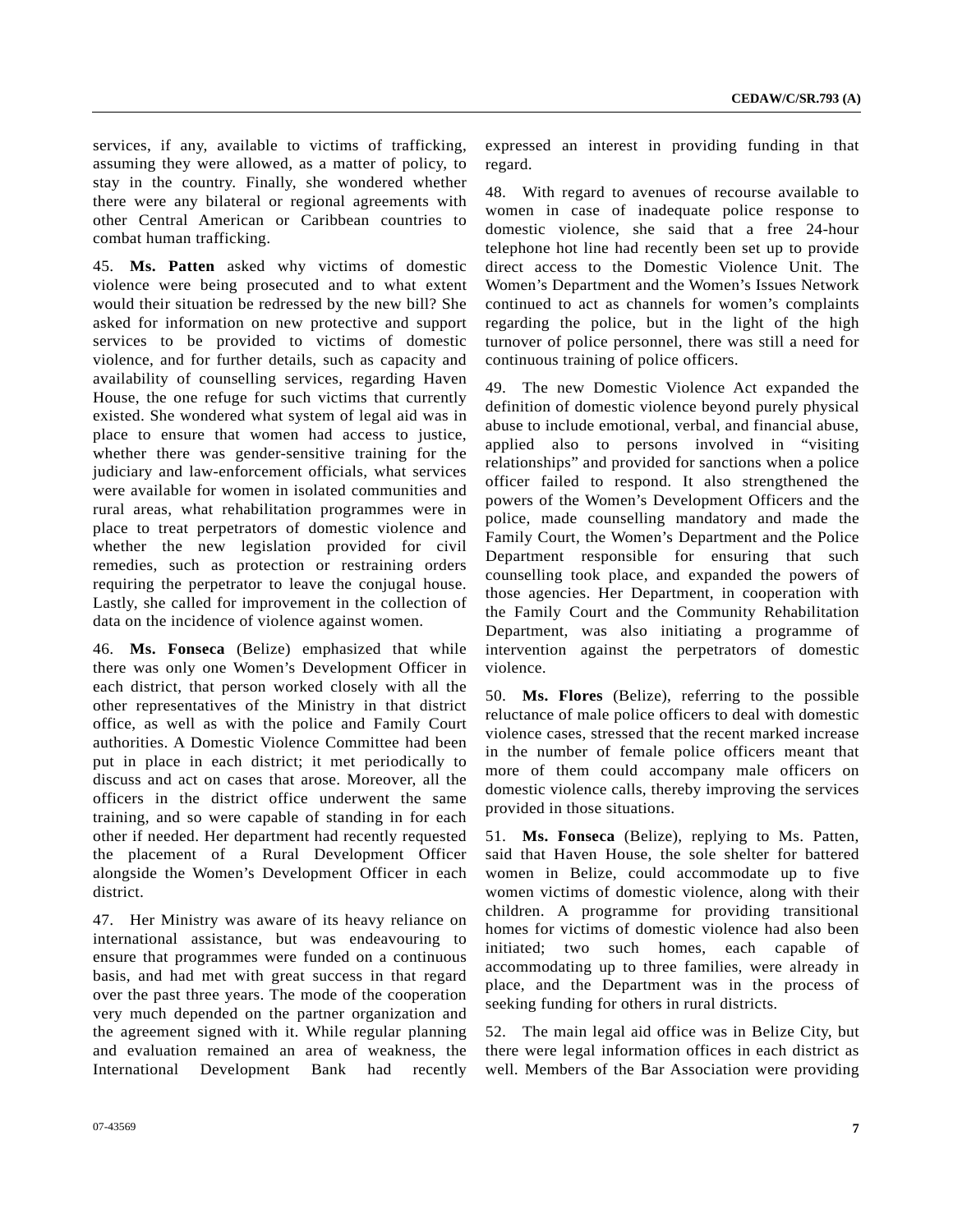pro bono legal assistance on a voluntary basis, and the Department was also working with the Attorney General's office to institute a mandatory quota for Bar Association members' contribution of time for community work. Gender-sensitive training was being provided through the Police Department, non-governmental organizations and community-based organizations, and the new legislation did, indeed, provide for civil remedies such as orders of protection.

53. **Ms. Zetina** (Belize) said that some hotel and bar owners had been prosecuted for trafficking in persons, but conviction rates were low. While she was unable to provide statistics on minors involved in trafficking or HIV/AIDS prevalence among migrant workers, a recent study on commercial sexual exploitation funded through the International Labour Organization, had revealed that at least 20 per cent of trafficking cases were related to tourism. For that reason, the Anti-Trafficking Committee was working closely with the tourism sector. Trafficking victims were issued temporary permits by the immigration authorities so that they could remain in the country and seek employment during their legal proceedings and were provided with a range of counselling and other services, as well as housing, employment, and educational and training opportunities. Qualified persons could apply to the Immigration Department for residency or citizenship; victims wishing to return to their home countries were also assisted by the immigration authorities to do so. Finally, she said that Belize participated extensively at the regional level in discussions on combating human trafficking in the region.

54. **Ms. Fonseca** (Belize), addressing concerns about data collection, said that computerization of the Family Court had recently been completed, enabling the creation of a database for relevant information and statistics. She also noted that, with the assistance of the Pan American Health Organization/World Health Organization (PAHO/WHO), the national gender-based violence registration form had been updated to include more information about ethnicity, perpetrators and the like; the list of agencies to which victims could be referred had been significantly expanded as well. While recognizing that data collection was a weakness, she stressed that Belize was continuing efforts to improve its capacities in that area.

55. **Ms. Shin** requested information about the proportion of women employed in the police force and about any plans to increase the percentage of women police officers.

56. **Ms. Zetina** (Belize) said that 200 to 300 police officers were women, out of a total force of about 1,000, and that efforts were being made to increase that proportion.

57. **Ms. Simms** said that she was heartened by the Government's decision to expand its definition of domestic violence beyond the narrow limitations cited in the previous report. She asked for more information on rape, incest and carnal abuse, and on the reasons for the high level of teenage pregnancies in Belize, as well as data on marital rape, sexual harassment, and especially on training programmes for police officers in the area of sexual harassment. There was a need to recruit more female police officers, but also to ensure that those officers would be entering a positive environment.

58. **Ms. Simms** requested further information concerning the number of people charged with sexual harassment, the availability of legal remedies and the training provided to police officers on the subject noting that male police officers often harassed their female colleagues.

59. **Ms. Patten** wished to know how the Government was addressing the question of the prosecution and punishment of women victims of violence and whether specific programmes had been developed to train the judiciary.

60. **Ms. Chutikul** wondered whether the multisectoral committee that had been set up to address gender-based violence could deal with all women's issues, including trafficking and sexual harassment. She also proposed that the next periodic report should include information on the monitoring of violence.

61. **The Chairperson**, speaking as a member of the Committee, said that she would appreciate information on the role of the media in combating stereotypes. With respect to the application of temporary special measures, she noted that the Political Reform Commission had recommended against the enactment of a quota system for appointment of women to public bodies on the basis that doing so might encourage other groups to demand quotas. She was surprised that the Commission had advanced that particular argument, given that women were part of every group and that virtually every group specifically discriminated against